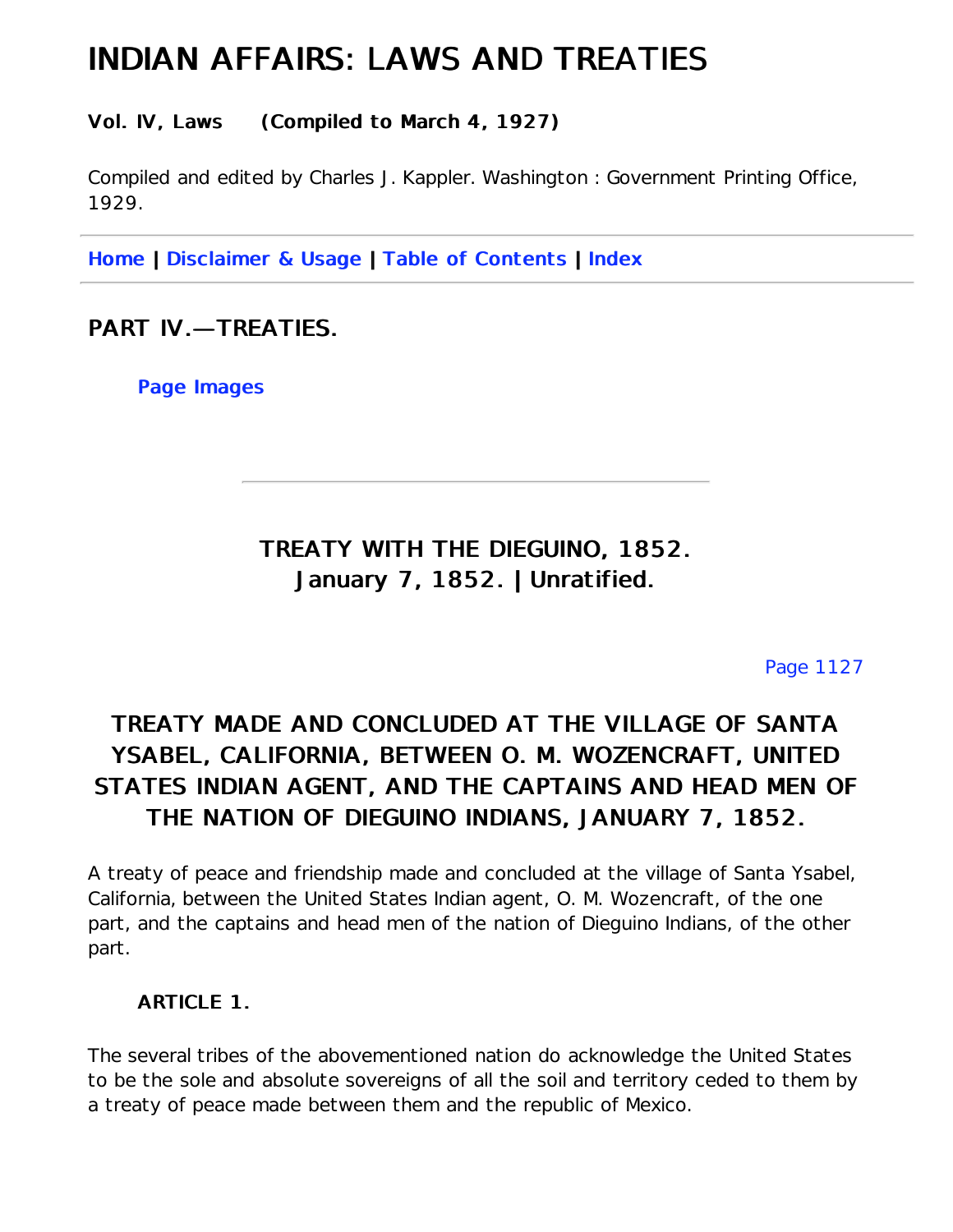#### **ART. 2.**

The said nation of Indians and the several tribes thereof, acknowledge themselves, jointly and severally, under the exclusive jurisdiction, authority and protection of the United States, and hereby bind themselves hereafter to refrain from the commission of all acts of hostility and aggression towards the government or citizens thereof, and to live on terms of peace and friendship among themselves, and with all other Indian tribes which are now or may come under the protection of the United States; and, furthermore, bind themselves to conform to and be governed by the laws and regulations of the Indian bureau, made and provided therefor by the Congress of the United States.

#### **ART. 3.**

To promote the settlement and improvement of said nations it is hereby stipulated and agreed that the following district of country, in the State of California, shall be and is hereby set apart forever, for the sole use and occupancy of the aforesaid nation of Indians, still reserving to the government of the United States all minerals found thereon, to wit: commencing at the southern line of the State at the eastern base of the Sierra Nevada mountain and on the desert, and running along the base northerly to the southeastern corner of the reservation set apart for the Kah-we-as, San Luis, and Co-con-cah-ra nations of Indians, thence following the southern lines of the same to the northwestern corner of the grant of the San Jose del Valle, thence following the boundaries thereof by south and east to the southeastern corner of it, thence on a right line to the northwestern corner of the Sari Fleipe grant, thence on the western line of the same to the southwestern corner thereof, thence southerly to the southern line of the State at a point twenty miles from the place of beginning, thence along said southern line to the place of beginning: To have and to hold the said district of country for the sole use and occupancy of the said Indian nation forever: Provided, that there is reserved to the government of the United States the right of way over any portion of said territory, and the right to establish and maintain any military post or posts, public buildings, school-houses, houses for agents, teachers, and such others as they may deem necessary for their use or the protection of the Indians.

The said nations and tribes and each of them, hereby engage that they will never claim any other lands within the boundaries of the United States, nor ever disturb the people of the United States in the free use and enjoyment thereof.

#### **ART. 4.**

To the said nation of Indians, in their subsistence while removing to and making their settlement upon the said reservation, the United States will furnish them, free of all charge, one thousand eight hundred head of beef cattle, to average in weight five hundred pounds, three hundred and fifty sacks of flour of one hundred pounds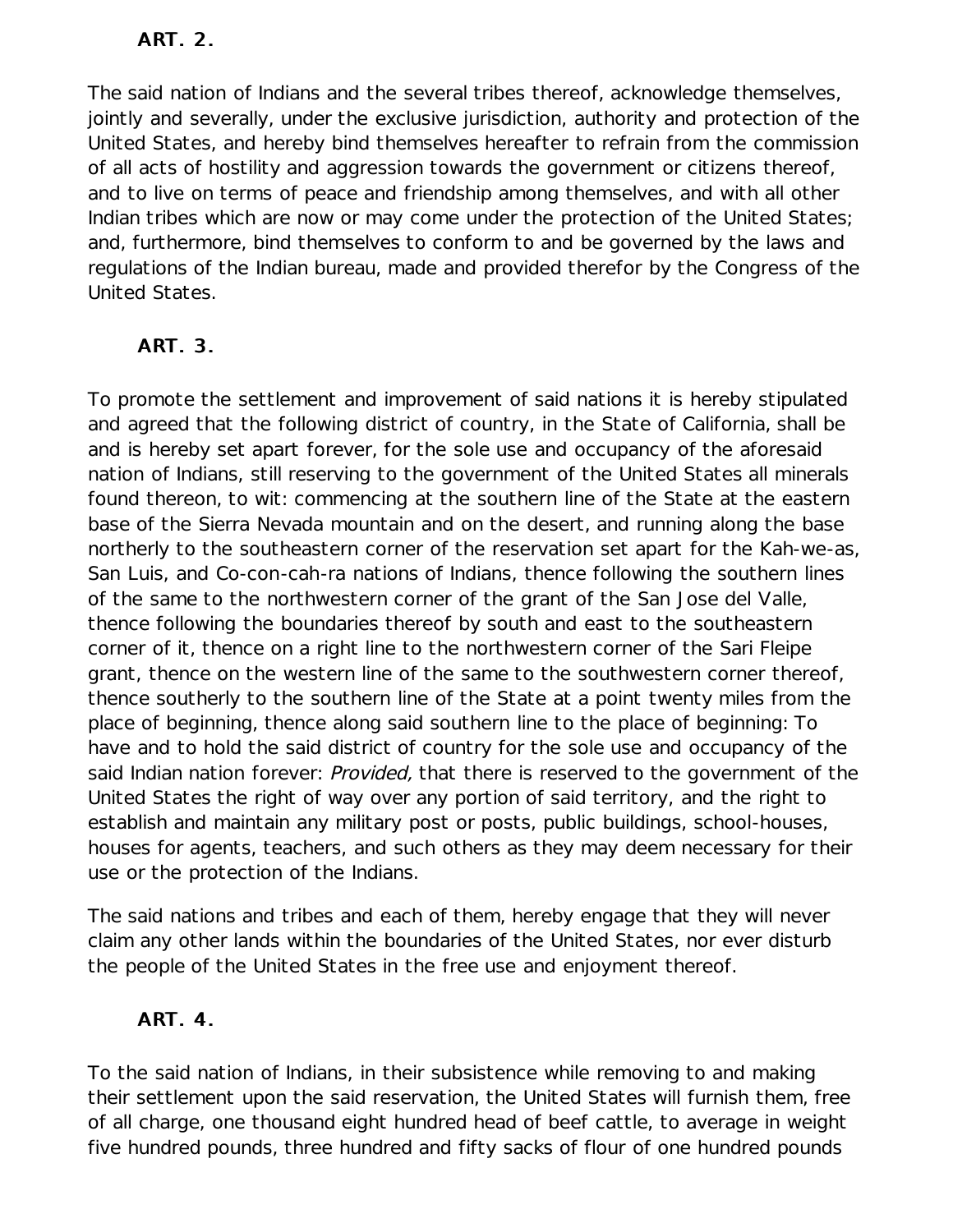each, within the term of two years from the date of this treaty.

### **ART. 5.**

As early as convenient after the ratification of this treaty by the President and Senate, in consideration of the premises, and with a sincere desire to encourage said nation in acquiring the arts and habits of civilized life, the United States will also furnish them the following articles, to be devided among them by the agent according to their respective numbers and wants in the different tribes, during each of the two years succeeding the said ratification, viz : one pair strong pantaloons and one red flannel shirt for each man and boy, one linsey gown for each woman and girl, five thousand five hundred yards of calico, three thousand yards of brown sheeting, sixty pounds Scotch thread, four dozen pairs of scissors, fourteen dozen thimbles, five thousand needles, one 2  $\frac{1}{2}$ -point Mackinaw blanket for each man and woman over fifteen years of age; six thousand pounds of iron and five

#### Page 1128

thousand five hundred pounds of steel; and in like manner in the first year for the permanent use of said nation, and as the joint property of the several tribes thereof, viz: one hundred and twenty brood-mares and six stallions, five hundred young cows and thirty bulls, fifteen yore working oxen with yokes and chains, sixteen work mules or horses, thirty-two ploughs assorted sizes, and sixteen grindstones, and the necessary seeds of various kinds.

The stock enumerated above and the product thereof; and no part or portion thereof shall be killed, exchanged, sold or otherwise parted with, without the consent and direction of the agent.

#### ART. 6.

The United States will also employ and settle among said nation, at or near their towns or settlements, one practical farmer, who shall superintend all agricultural operations, with two assistants, men of practical knowledge and industrious habits; one wheelwright, one carpenter, one blacksmith, one principal school-teacher, and as many assistant teachers as the President may deem proper to instruct said nations in reading, writing, &c., and in the domestic arts upon the manual-labor system. All the above-named workmen and teachers to be maintained and paid by the United States for the period of five years, and as long thereafter as the President shall deem advisable.

The United States will also erect suitable school-houses, shops and dwellings for the accommodation of the school teachers, mechanics, agriculturists and assistants above specified, and for the protection of the public property.

In testimony whereof, the parties have hereunto signed their names and affixed,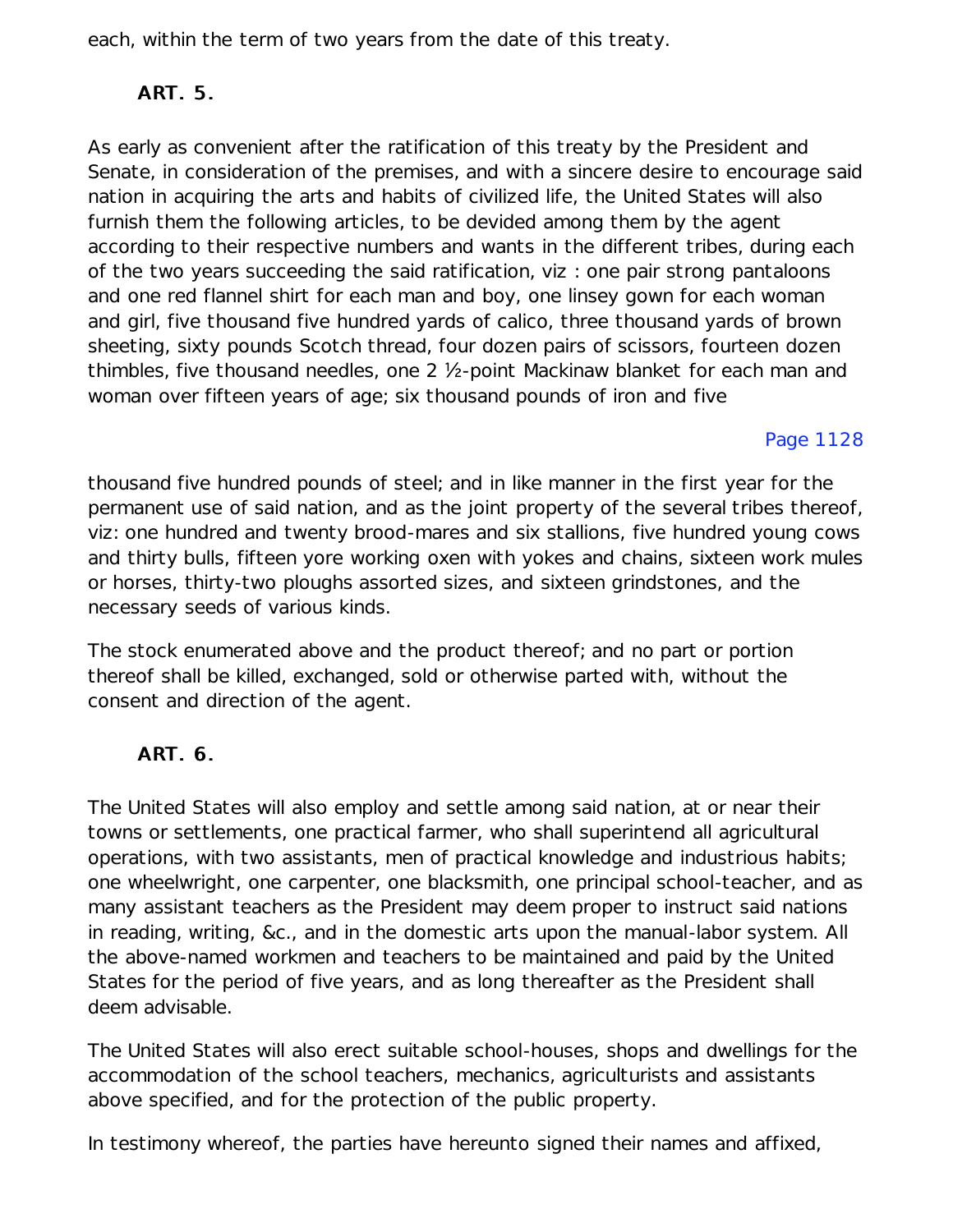their seals, this seventh day of January, one thousand eight hundred and fifty-two.

[SEAL.]

O. M. WOZENCRAFT, United States Indian agent.

For and in behalf of the Dieguino Indians:

- SANTIAGO, of Ha-coom, his x mark. [SEAL.] KWA-PI, of Ta-cah-tay, his x mark. [SEAL.] SOLDADO, of Matirom, his x mark. [SEAL.]
- NE-CAH, by COO-LIM, of Wah-ti, his x mark. [SEAL.]
	- SURDO, of Sa-quan, his x mark. [SEAL.]
	- AT-CHU-CAL, of Ha-soo-malc, his x mark [SEAL.]
		- TAH-CA-PAN, of Coquilt, his x mark. [SEAL.]
- LEANDRO, of San Diego mission, his x mark. [SEAL.]
	- TADEO, of San Dieguito, his x mark. [SEAL.]
	- LAZARO, of Santa Ysabel, his x mark. [SEAL.]
	- TOMAS, of Santa Ysabel, his x mark. [SEAL.]
- AS-SO-TORE, of How-wee Vallcito, his x mark. [SEAL.]
	- PANTHO, of San Pascual, his x mark. [SEAL.]
	- JOSE APAN, of To-co-mac, his x mark. [SEAL.]
	- JUAN PABLO, of Ca-ma-jal, his x mark. [SEAL.]
	- MATEO (Co-nu-po-ip) of Tah-wee, his x mark [SEAL.]
	- LOENZO, (Cho-lo-pe) of Prickaway, his x mark [SEAL.]
		- TAMOUROO, of Too-weal, his x mark. [SEAL.]
- HEPERERA, of Mel-co-to-nac, San Felipe, his x mark [SEAL.]
	- ELOO, of Mat-mak, La Puerta, his x mark. [SEAL.]
		- OON-AH-OON, of Lu-ah-pi, his x mark. [SEAL.]
	- FELIPE (Am-coo-si) of Matajuai, his x mark. [SEAL.]

Signed, sealed and delivered, after being fully explained, in presence of— DELAVIN DAVIDSON, Captain 2d infantry. E. MURRAY, Lieutenant 2d infantry.

J. J. WARNER.

#### ADDENDA.—

From the above district of country, set apart for the Indians, is reserved to the present owner thereof, the Hon. J. J. Warner, one square league at Aqua Caliente, to be selected by him for the purpose of improving the warm springs at said place, in case the said ownership be adjudicated in his (Warner's) favor by the land commissioners of California.<sup>1</sup>

J. HAMILTON,